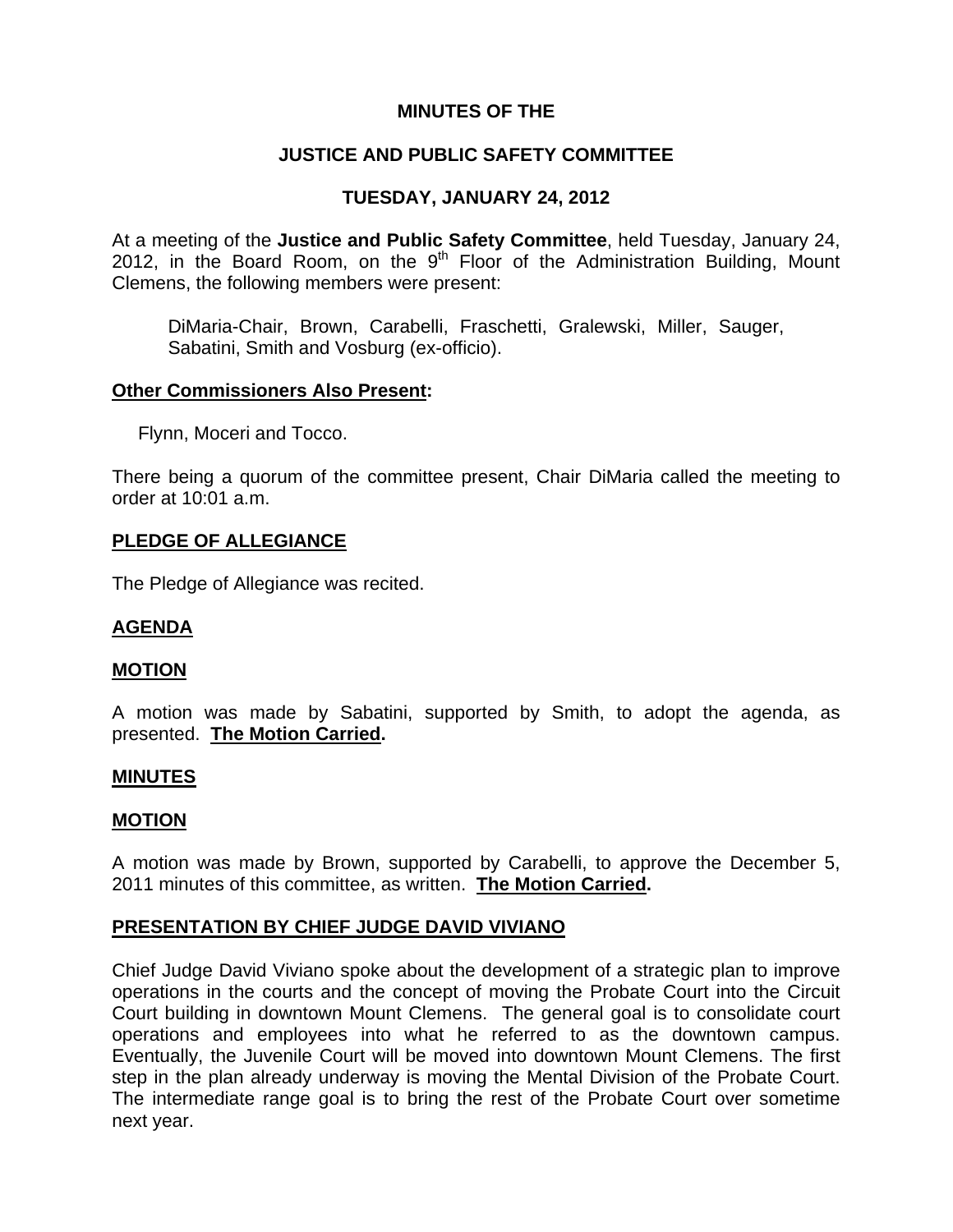Commissioner Sauger expressed concern about not having enough public parking in the downtown area. Judge Viviano felt a plan to accommodate parking will need to be fully discussed. A related point which is of great concern to him as well as others is to address the special needs population who come to the Probate Court and attend to their specific needs.

Commissioner Brown asked for a timeline when the proposed moves will be brought forth. Judge Viviano indicated he is looking at a 60-day timeframe to implement the Mental Division move. He explained the second part of the Probate Court move is in its early phases, but would like to see that accomplished by early next year.

Commissioner Brown inquired if there will be a recommendation for a parking structure. Judge Viviano felt to a degree that is a bit beyond his purview, but thought a parking garage will have to be part of the discussion.

Commissioner Tocco asked if it is anticipated the Probate Court and Friend of the Court will be housed in one building. Judge Viviano felt down the road dialogue will need to take place about the Friend of the Court staying in the Circuit Court building or moving their location to the County building.

Finishing up on his presentation, Judge Viviano touched on technology and spoke about a new program they are working on called Smart Bench.

### **MOTION**

A motion was made by Carabelli, supported by Smith, to receive and file the presentation by Chief Judge David Viviano. **The Motion Carried.** 

Chair DiMaria moved up agenda item #8. There were no objections.

## **PRESENTATION BY RUSSELL McPEAK, DIRECTOR, COMMUNITY CORRECTIONS DEPARTMENT**

Russ McPeak gave a brief overview of his department's funding sources. He spoke about the services and programs provided by Macomb County Community Corrections. He noted if the department did not exist, the jail count would be up an additional 150 inmates on a daily basis.

Commissioner Brown spoke about the savings of having the Tether Program and inquired about the use of tethers in Mr. Peak's operation. Russ McPeak believed 35 people are currently on a tether. He recalled at one point they had 70 to 80 on tether, but monies were cut because of financial considerations of the county.

Commissioner Smith questioned the real savings with the Tether Program being cut. To him, those individuals who would have been out on tether are now incarcerated for a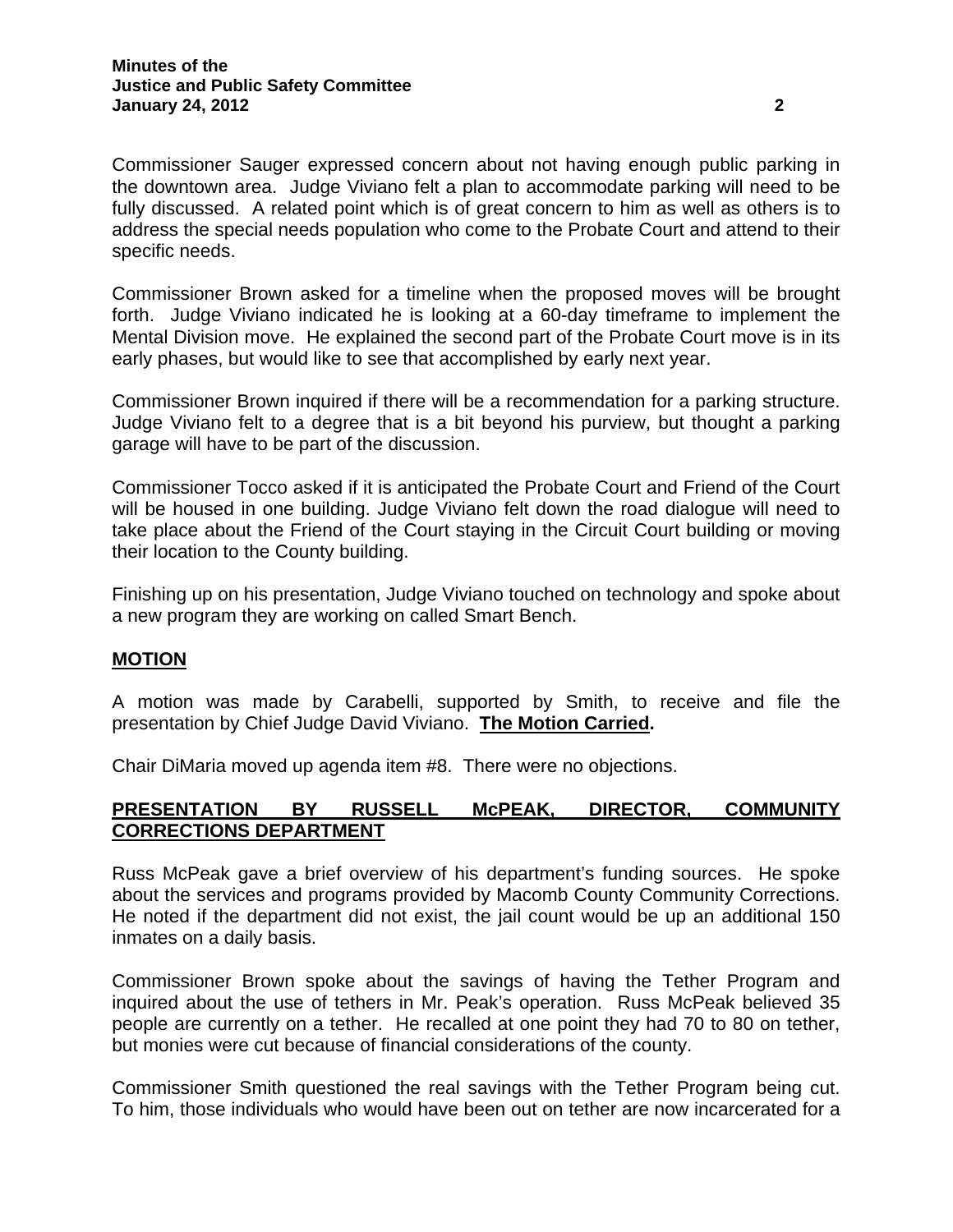longer amount of time. Russ McPeak explained if a judge orders someone on tether, they will come up with a way to honor that request. What is not happening now, because of a lack of funds is that they are not soliciting the courts to do it as much as they used to.

Commissioner Brown inquired if billing the community from which the person was originated from for the tether has been explored. Russ McPeak indicated that has never been brought up to his knowledge.

Commissioner Brown inquired how often tether services are bid out. Russ McPeak recalled it was about three years ago. He noted it is coming up for bid this coming year and they are supposed to go along with Juvenile Court and do a joint bid. Commissioner Brown asked if it is anticipated the contract will be greater than \$15,000. Russ McPeak explained that most tethers are self-paid.

Commissioner Sauger suggested looking into utilizing drug forfeiture monies to help support the Tether Program, because it benefits every community in Macomb County. Russ McPeak indicated he will contact Sheriff Wickersham and Judge Maceroni and then follow-up with him.

Chair DiMaria inquired as to how many employees are in the Community Corrections Department. Russ McPeak indicated he has four contract employees and 11 county employees. He then introduced two of his staff who were in the audience: Patricia Mazzola, Clinical Supervisor and Linda Verville, Assistant Director.

## **MOTION**

A motion was made by Carabelli, supported by Sabatini, to receive and file the presentation by Russell McPeak, Director, Community Corrections Department. **The Motion Carried.** 

## **APPROVE ONE-YEAR CONTRACT EXTENSION WITH SOUND COUNSELING / JUVENILE JUSTICE CENTER**

Commissioners Carabelli, Brown and Miller directed questions to Chuck Seidelman. Topics of discussion included: the requirements of last year's bid process, how long the county has had a relationship with Sound Counseling, the length of the current contract and extensions, and the contract amount.

### **MOTION**

A motion was made by Gralewski, supported by Smith, to approve a one-year contract extension with Sound Counseling to provide professional and therapeutic services at the Juvenile Justice Center from January 1, 2012 to December 31, 2012. **Forward to the Finance Committee. The Motion Carried.**